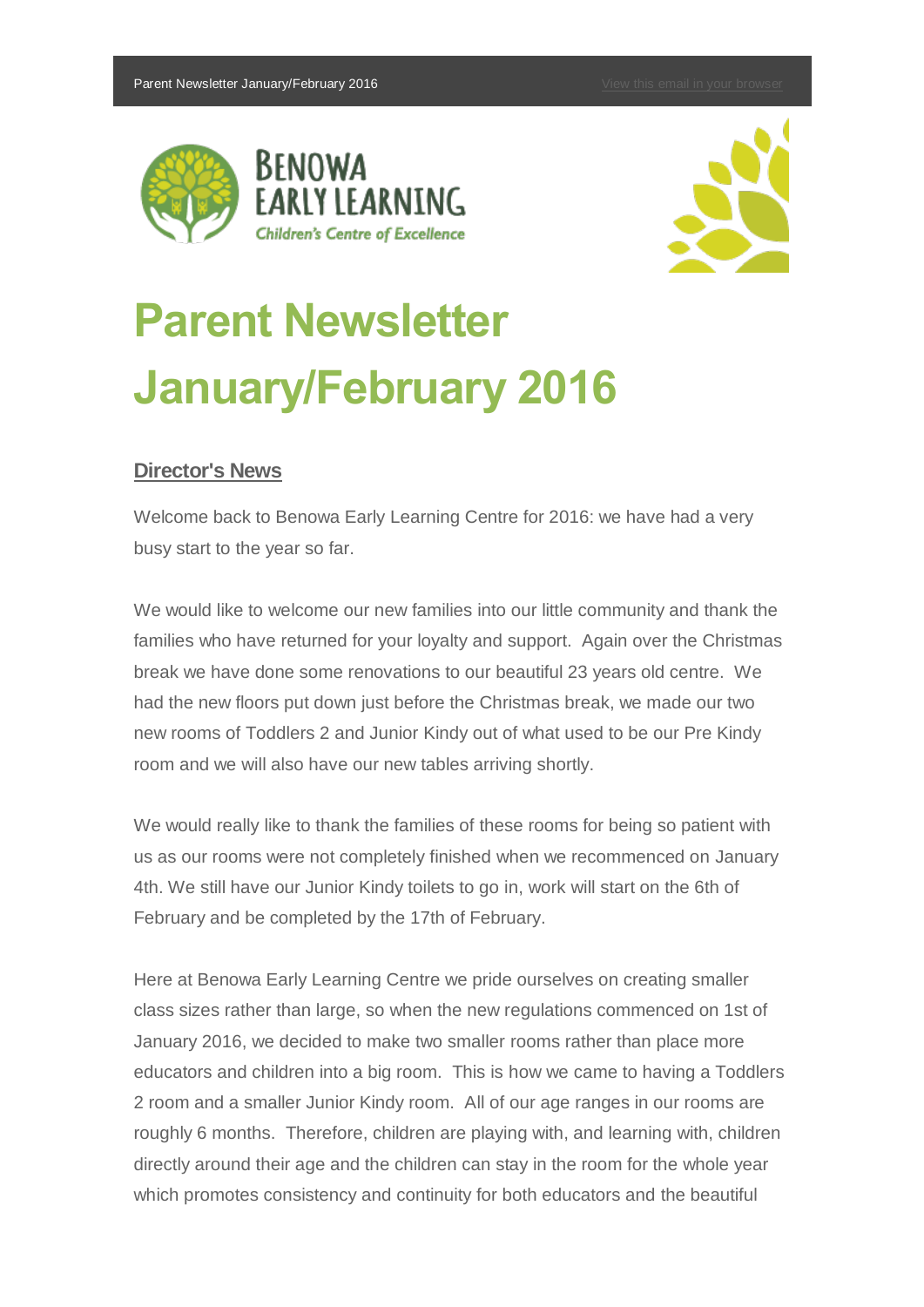children who we care for.

Our educators have been doing a great job of settling our new children, making families feel comfortable and secure, so I would like to thank them for their hard work and dedication.

We have also purchased some chickens which the kindergarten children are doing an amazing job of caring for under Miss Claire's guidance. They have their little chicken house out the back of the kindergarten rooms and all the children have loved visiting them. We will have our chicken eggs at the front desk if anyone would like some to take home.



Thank you to all those families who attended the orientation nights, we certainly appreciate your support and commitment to your children by attending events like this. These nights help both educators and families to work in partnership to grow and develop these precious children in our care.

Families, if you ever have any concerns no matter how small I would like to know about them. My email is: [Kylie@benowaearlylearning.com.au.](mailto:Kylie@benowaearlylearning.com.au) I will always listen and try my utmost to accommodate any concern or suggestion.

With our new centre now open, I will be there each morning until 10am and then at BELC from about 10am until close. On Mondays and Wednesdays, I will be at BELC all day to help you with any concerns. Miss Leigh is also available on a Tuesday, Thursday and Friday in the office. Miss Sharon is my assistant director and if I am not here she will be available to aid in any concerns.

I will leave you with this little quote:

*"Our task, regarding creativity, is to help children climb their own mountains, as high as possible. No one can do more".*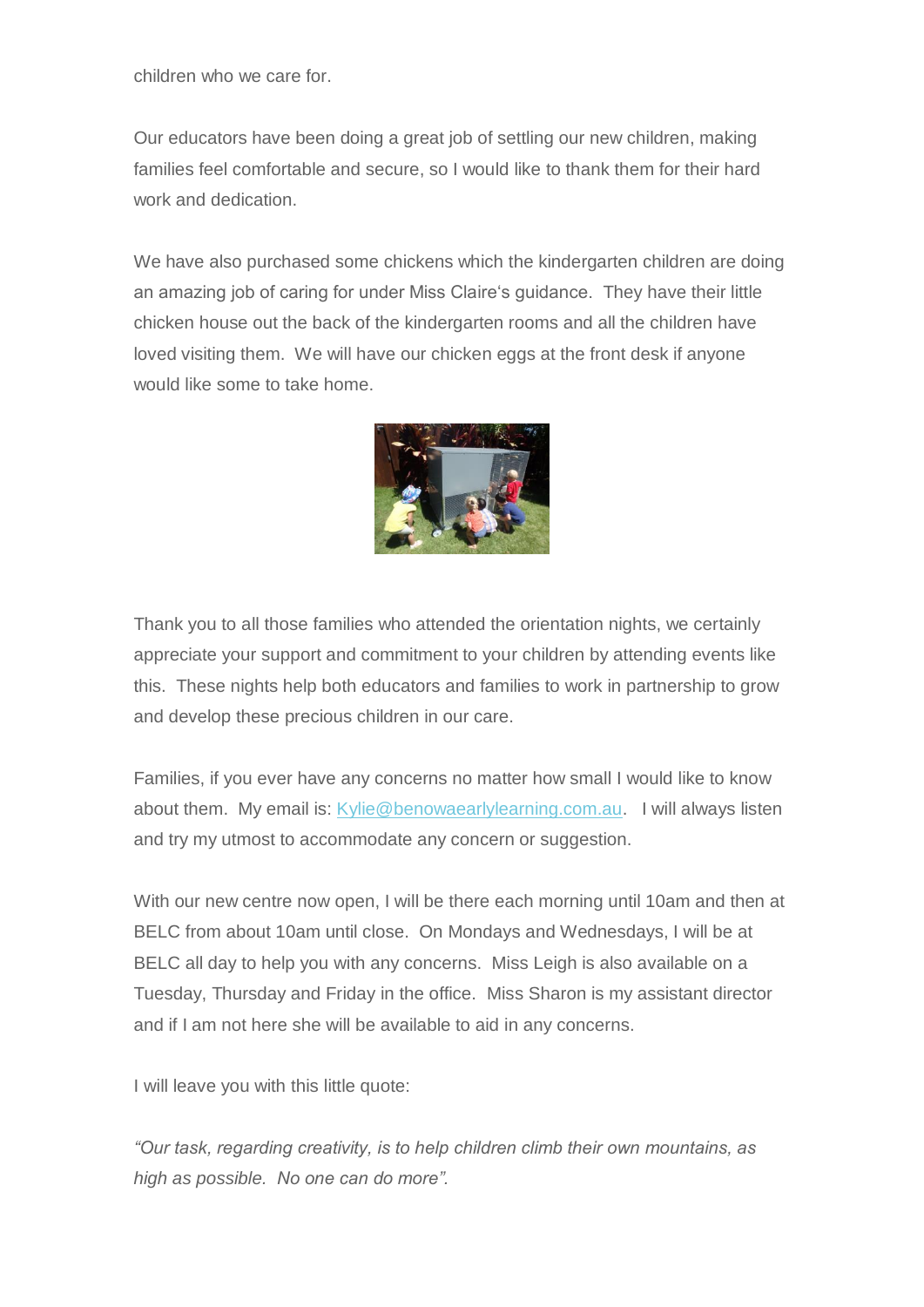Please stop in and have a chat to me any time.

Miss Kylie Owner/Director



#### **Educator News**

Congratulations to Miss Kerry who welcomed a new daughter Adelaide late last year and also to Miss Tegan who has a new son, Jusse. We are so happy for both of them and miss them dearly. We hope they have a lovely time with their new babies while on maternity leave.

We congratulate Mr Nathan who is now full time with us. Nathan has worked really hard in a relief position to obtain permanent employment and is now in the kindergarten room as a floater.

Miss Naomi has become a permanent

*"It is vital that when educating our children's brains that we do not neglect to educate their hearts"* Dalai Lama

## **Current Vacancies**

The centre is filling very quickly and we only have a few vacancies left, so if you are thinking of picking up extra days now is the time to do so. Also if you have family and friends that would like to attend the centre, please have them come in and see us, we love having a close family community.

Babies: no vacancies Toddlers 1: no vacancies Toddlers 2: no vacancies Junior Kindy: Mon, Wed and Fri Senior Kindy: Mon, Tue, Wed, Thu, Fri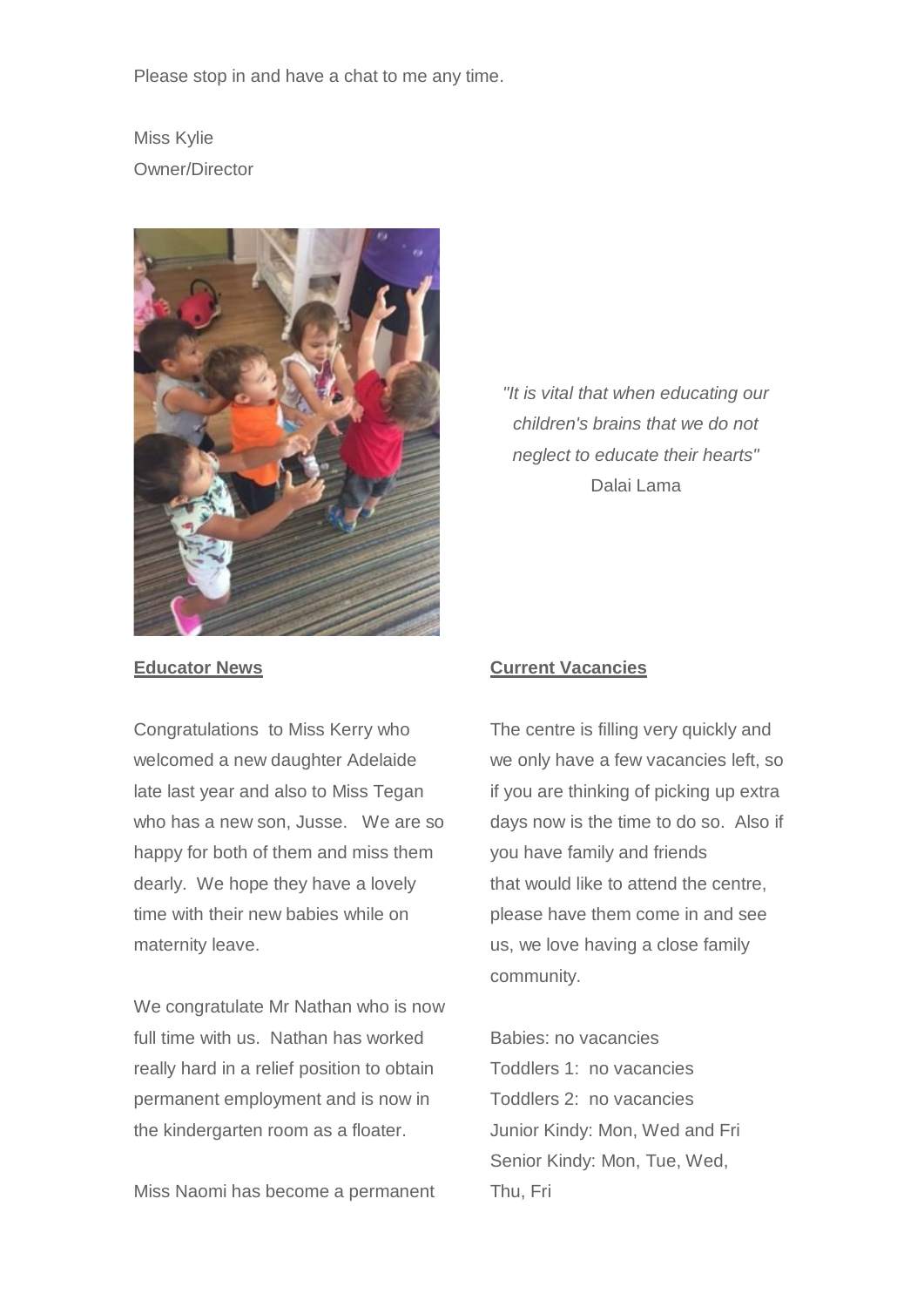member of staff in our Babies room.

Miss Angela has started in Senior Kindy, we were very lucky to have her commence work after doing her practical placement here with us.

Miss Dana is moving to Senior Kindy as Certified Supervisor on Monday, Tuesday, Thursday and Friday replacing Miss Rachelle who has left to spend more time with her family.

We welcome a new Miss Lauren to our Kindergarten 1 room assisting Miss Natalie Monday to Friday. Lauren is qualified with her Certificate III in Children's Services.

Miss Chloe has commenced work and will be the assistant educator in Toddlers 2 with Miss Marlies moving across to join our float staff.

Please make our new educators feel welcome and congratulations to our educators who have received new roles within our team.

# **Educators who transitioned to the new centre Benowa Hills:**

The following educators have moved over to our new centre and we miss them a lot but are so happy that they can step up in their careers at the new Benowa Hills Early Learning Centre:

Pre Kindergarten: Mon, Tue, Wed, Thu, Fri Kindergarten 1: Mon Kindergarten 2: Mon

If you are wanting extra days and we are full on those days, please ensure the office has a record of the day you require and we will try very hard to accommodate your request prior to going to our waitlist.

#### **Weekly Activities**

#### Monday:

Miss Kamilla from the Healthy Lifestyle Clinic comes in around 10.15am for the Kindergarten, Senior Kindy and Pre Kindy children. This month the children's activities will be warm ups, squats, lunge walks and side steps, parachute game, reaction game, obstacle course , races, team throwing and fish in the net game, as well as relay runs. The children love the activities they do with Miss Kamilla and the sessions are a great way for them to learn about physical fitness and health and also helps with their gross motor skills.

This is a complimentary session for our Monday children and is a small way we try to pay it forward for all the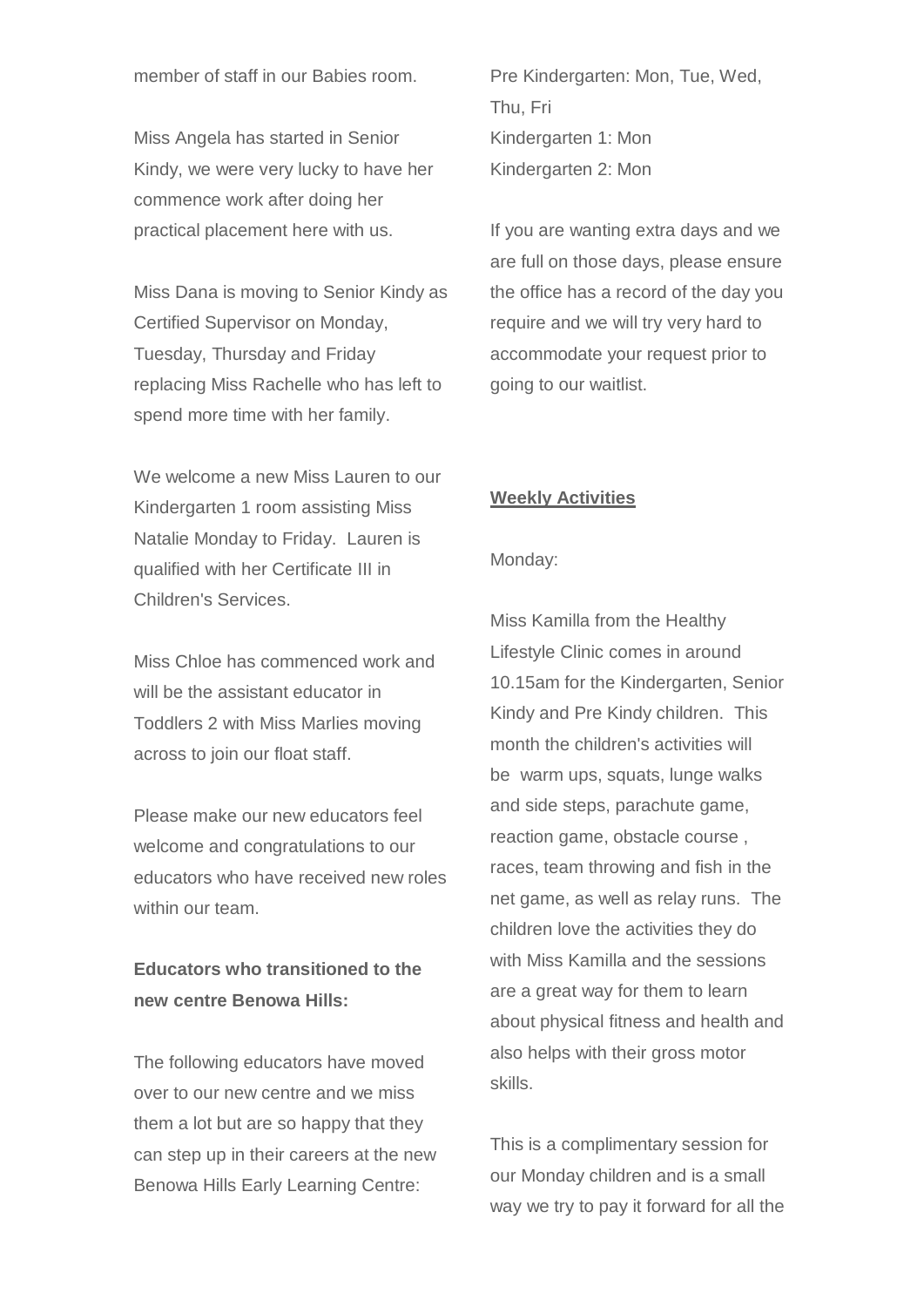Miss Desiree is in our Toddlers room, Miss Katrina has gone to our new Babies room, Mr Lachie has gone to our new Kindergarten room and Miss Jo has gone to our Toddlers room as a contact Director. We will miss them all from our centre but happy to have them working at our new centre.

public holidays that occur during the kindy year. We have some limited vacancies on a Monday.



Tuesday and Friday:

Tennis with Miss Carol starting from 9am. The cost is \$12 for weekly lesson or \$55 for five lessons. There are envelopes with information pamphlets on the front desk.

## Friday:

Arakan Martial Arts with Mr Ben at 9.30am for Kindergarten, Pre-kindy and Senior Kindy. This is compulsory for these age groups and only costs \$1.50 extra as the centre pays \$6 for each child.



## **Book Review**



**Making Mindful Magic**

What a special find this beautiful book is!

After 24 years of teaching, reading and guiding the future generation, I believe this book is such a positive, important tool for teachers and parents.

Our centre practices the mind up approach and all the educators have been trained in mind up. So this book is such a useful teaching tool for being mindful: which means to pay attention to the moment you are living right now.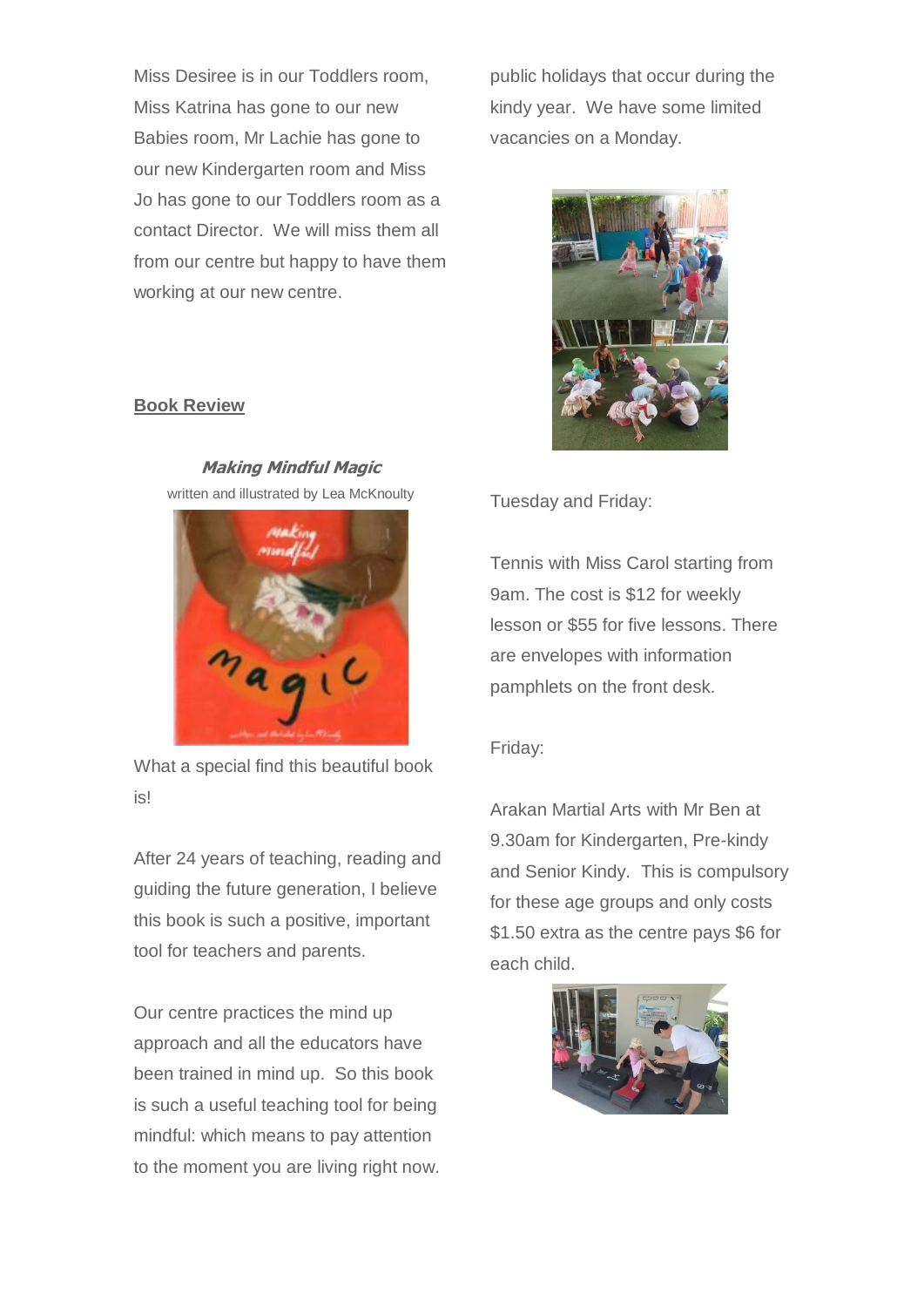Practising mindfulness makes us more grounded, brings inner calm and clarity of thought. It encourages us to live authentically and be happy with what we have and who we are. Who wouldn't want to offer these gifts to their children?

The experiences in this book are mostly spent in nature and devoid of technology. They encourage slow, purposeful engagement with the world and the inner self. For many children today there is little time to be alone, to deeply connect with an activity or surroundings.

Making Mindful Magic is a book for doing, to ignite the senses and the imagination, to encourage focused interaction with an experience. Our children deserve to be exposed to mindfulness and its benefits, so they may continue to incorporate and expand upon it for the rest of their lives.

This book can be for the young as they can explore the pictures and the actions e.g. walking bare feet on the grass! We can do that as we have lovely, natural grass here at our centre.

Older children can read the book and initiate their own activity.

We have a few copies of this beautiful book on our book shelf in the office if you would like to view it.



## **Donation for Rotary Food Drive**

Ashmore Rotary Club is currently holding a Community Food Drive, collecting non-perishable food items to help those families in our community who may be disadvantaged and in need of assistance.

We are helping Ashmore Rotary with their collection: you will see their purple collection bin in our office area. All donations will be gratefully accepted. Thank you for your support.



*"Every child you encounter is a divine appointment."* **Wess Stafford**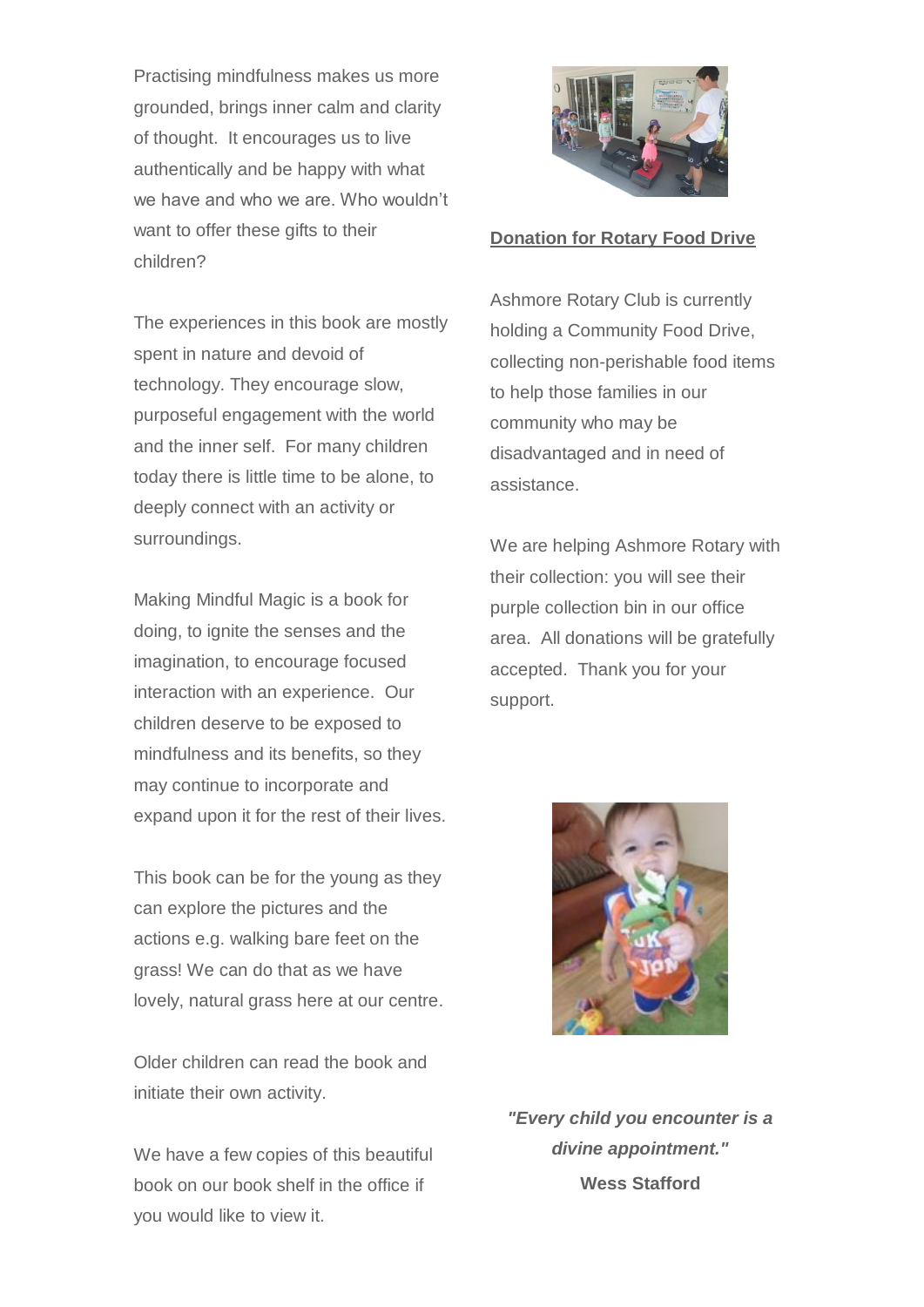This could be a great way for the whole family to practice mindfulness together. Please stop and be in the moment with your beautiful children.

Written by Miss Kylie

Further information can be found: [www.makingmindfulchildren.com](http://www.makingmindfulchildren.com/)

# **Warning Signs of Language Delay**

As a teacher for 24 years, I see many children struggle with language delays and parents struggling to see or hear the problems. Correcting and aiding in speech development should be acted on as soon as you notice it. It really is a fallacy to think children will grow out of it. I thought I would set this year up for success with a little reminder of the warning signs of language delay.

These are the signs you should seek help for or with if your child by the age of ...

12 months:

- Doesn't babble with changes in tone- e.g. dadadadadadadadad.
- Doesn't use gestures like waving "bye bye" or shaking head for "no".
- Doesn't respond to her/his name.
- Doesn't communicate in some way when s/heneeds help with something.

15 months:

- Doesn't understand and respond to words like "no" and "up".
- Says no words.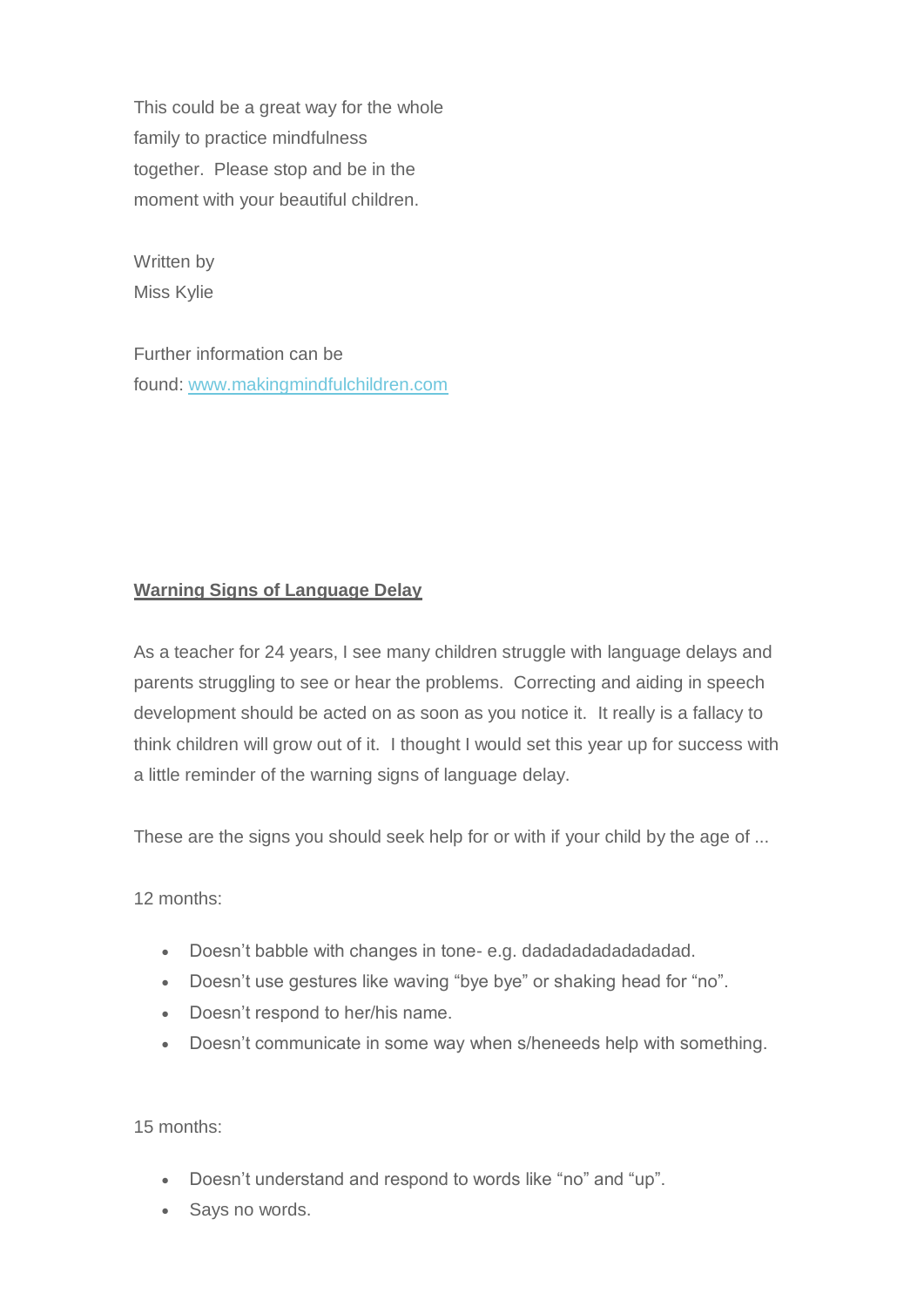- Doesn't point to objects or pictures when asked "where's the …..?".
- Doesn't point to things of interest as if to say "look at that! And then look right at you.

18 months:

- Doesn't understand simple commands like "don't touch".
- Isn't using at least 20 single words like "Mommy" or "up".
- Doesn't respond with a word or gesture to gesture to a question such as "What's that? or "Where's your shoe?'.
- Can't point to two or three major body parts such as head, nose, eyes, feet.

By 24 months:

- Says fewer than 100 words.
- Isn't consistently joining two words together like "Daddy go" or "Shoes on".
- Doesn't imitate actions or words.
- Doesn't pretend with toys, such as feeding doll or making toy man drive toy car.

By 30 months:

- Says fewer than 300 words.
- Isn't using action words like "run", "eat", "fall".
- Isn't using some adult grammar, such as" two babies " and "doggie sleeping".

3-4 years:

- Doesn't ask questions by 3 years.
- Isn't using sentences (e.g. "I don't want that" or "My truck is broken") by three years.
- Isn't able to tell a simple story by four or five years.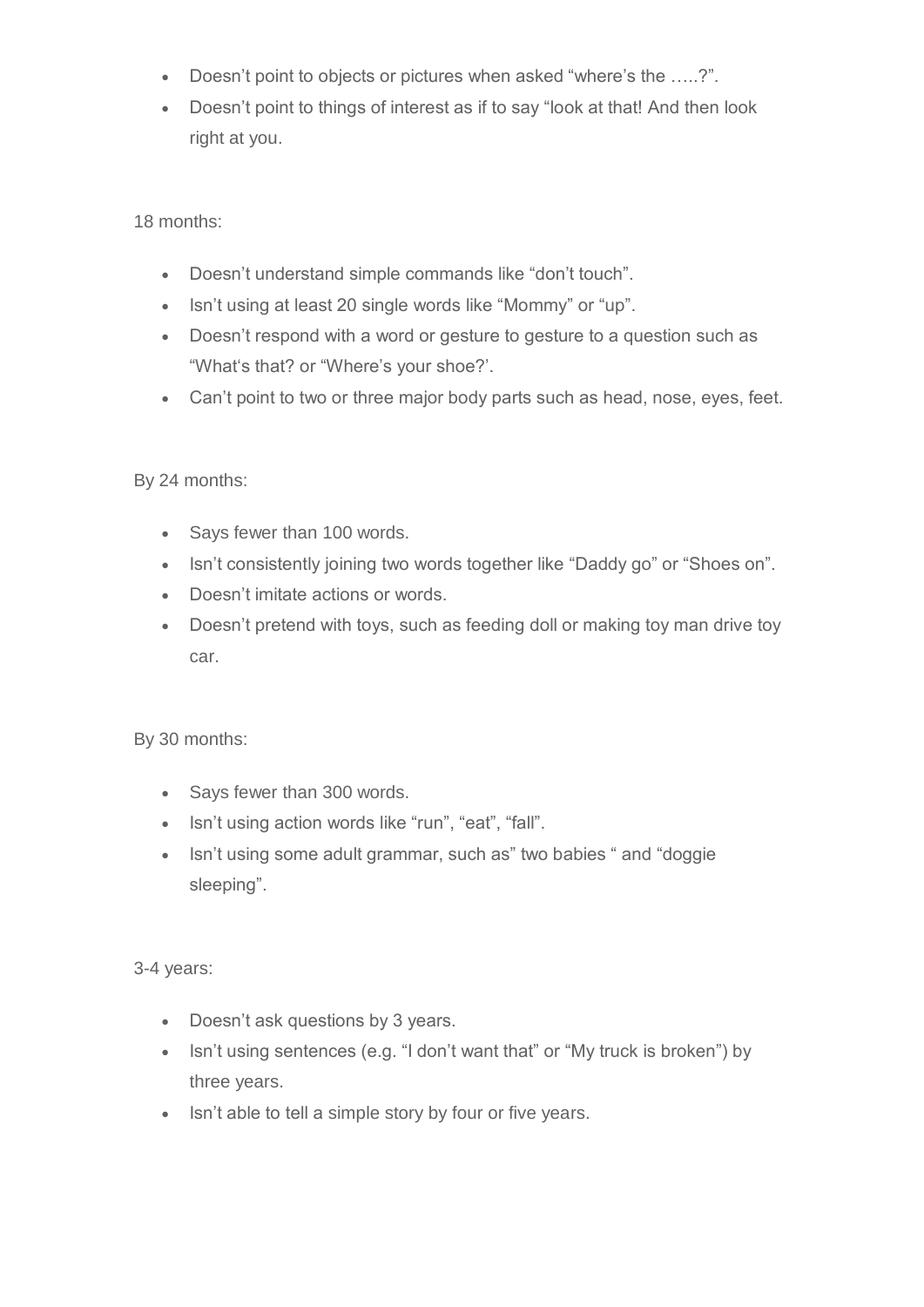*If you've noticed one or more of these warning signs in your child, it's important that you take action right away to ensure that they receive the help they need. We can thoroughly recommend the following speech therapists:*

*Michelle Witty 379 Benowa Road Benowa Waters, ph 5597 5011 [mwspeech@me.com](mailto:mwspeech@me.com)*

*Little Language Suite 4, 122 Olsen Ave Arundel, ph 0410 466 877 [Danielle@littlelanguage.com.au](mailto:Danielle@littlelanguage.com.au)*



*"When children come into contact with nature, they reveal their strength."*

Maria Montessori

*Copyright © 2016 Early Learning Centres, All rights reserved.* You are receiving this email as part of our community at Benowa Early Learning Centre.

**Our mailing address is:** Early Learning Centres 15 Sapium Rd Southport, QLD 4215 Australia

[Add us to your address book](http://benowaearlylearning.us9.list-manage.com/vcard?u=900e3834dfb3fdf8cb75aca7a&id=c02bef7b4d)

[unsubscribe from this list](http://benowaearlylearning.us9.list-manage1.com/unsubscribe?u=900e3834dfb3fdf8cb75aca7a&id=c02bef7b4d&e=&c=61136c3f5e) [update subscription preferences](http://benowaearlylearning.us9.list-manage1.com/profile?u=900e3834dfb3fdf8cb75aca7a&id=c02bef7b4d&e=)